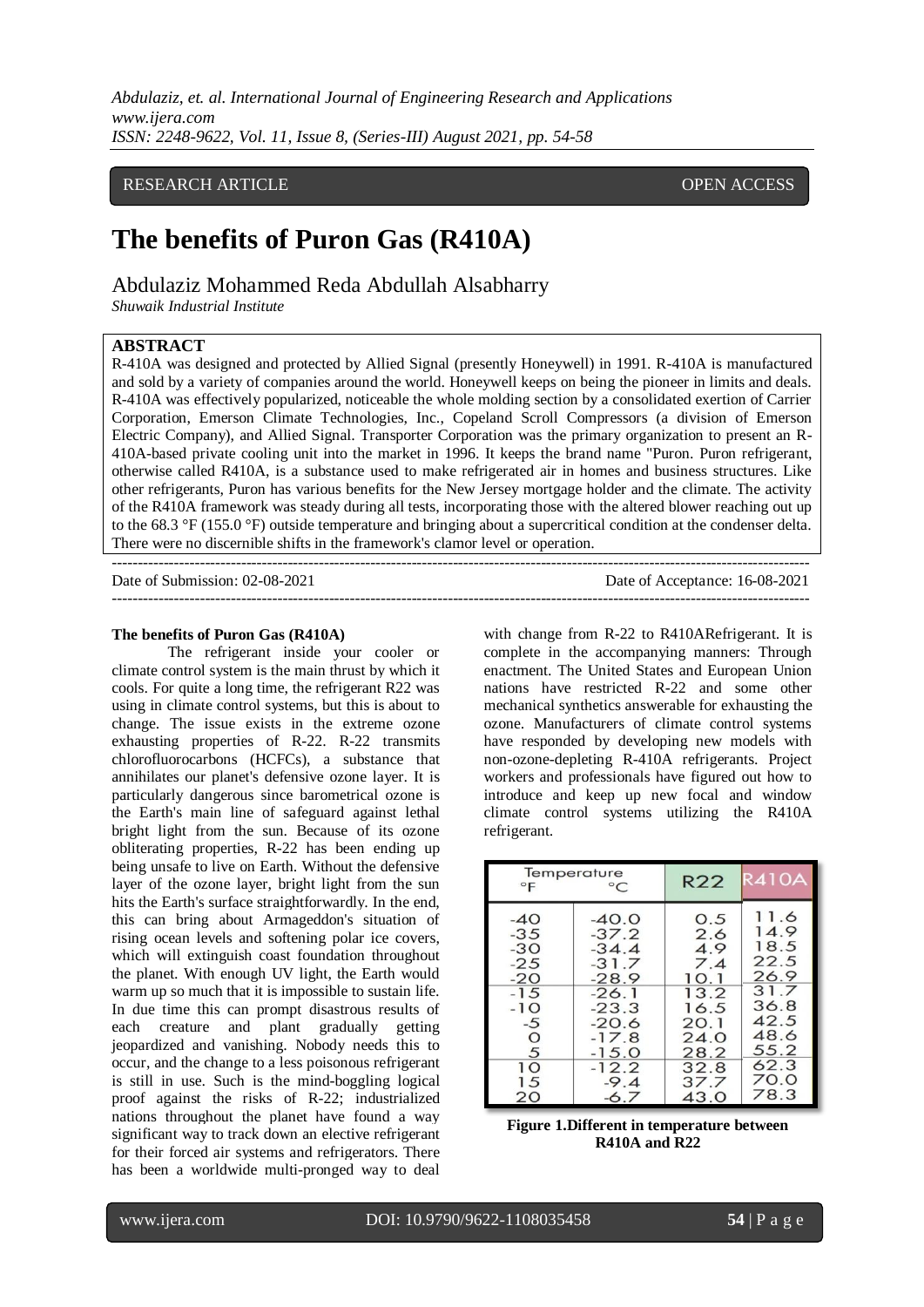*Abdulaziz, et. al. International Journal of Engineering Research and Applications www.ijera.com ISSN: 2248-9622, Vol. 11, Issue 8, (Series-III) August 2021, pp. 54-58*

Newer cooling models are built to work with R-410A for more dependable and efficient operation. Since R-410A can retain and deliver more warmth than R-22, your cooling blower can run cooler, decreasing the danger of blower burnout because of overheating. R-410A likewise works at more pressure than R-22, so new blowers are working to withstand more noteworthy anxieties, decreasing the opportunity for breaking. If you somehow happened to place R-410A refrigerant into a framework intended for R-22, the pressure factor would be excessive, and the unit would break. All climate control systems utilize oil to keep the blower greased up during activity.

R-22 forced air systems to make use of mineral oil. R-410A frameworks utilize manufactured oil. In general, manufactured oil is more soluble with R-410A than mineral oil is with R-22. As a result, the R-410A system performs much more efficiently, reducing compressor efficiency.



**Figure 2.Average saturation among other cooling gases**

The refrigerant temperature pressure outline is a device that is promptly accessible yet once in a while used for its full potential benefit. It is regularly alluded to as the "PT" Chart or "PT" card. The PT Chart ordinarily records the tension on the left and the comparing refrigerant edge of boiling over on the right. The refrigerant at these conditions is alluded to as immersed. Immersed refrigerant can be 100% fume, or a combination of fluid and water vapor, or 100% fluid. At temperatures above immersion, the refrigerant turns out to be super-warmed fume. At temperatures underneath immersion, refrigerant gets sub-cooled liquid. Soaked refrigerant happens in both the evaporator and the condenser. At the low worth of immersion temperature (ordinarily from - 30 to  $20^{\circ}$ C), say, those are commonly applied in refrigeration and air‐conditioning, Kim et al. examined the bubbling warmth move coefficient of R‐410A in smooth/micro‐fin tubes inside the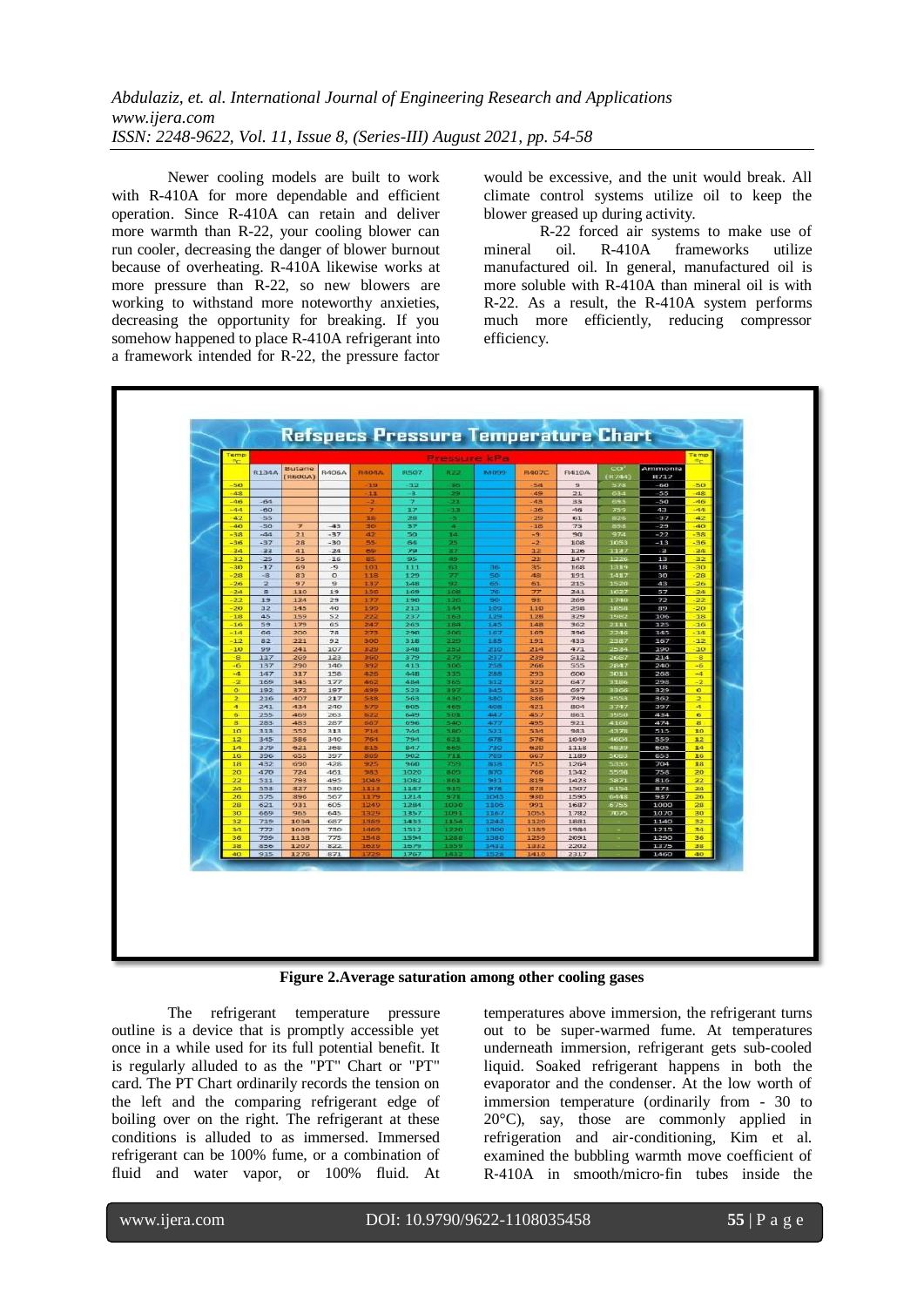conditions: the immersion temperature went from - 15 to 5°C, the mass transitions of 70–211 kgm2/s and the warmth motions of 5–15 kW/m2. In this examination, the creators announced that the warmth move coefficients expanded with the expanding warmth transition and mass motion. In this whole world distance across (OD) of 9.52 and 7.0 mm, the usual warmth move coefficients of microfine tubes were 80–150 percent. The 10–60 percent higher than those of smooth cylinders, Kim et el exhibited the bubbling warmth move of R‐410A in flat copper tubes. The results were in a 9.52 mm OD tube with the following conditions: the immersion temperature of 15°C, the warmth transition of 11kW/m2, and the mass progression of 30–60 kg/h. This examination likewise announced that the ordinary dissipation heat move coefficients of micro‐fin tubes were higher than those of the smooth cylinders for the two refrigerants, R22 and R‐410A. In the other exploration, Wallsend et al. revealed the warmth move coefficient and pressing factor drop of R410A and R407C during vanishing inside level herringbone‐micro‐fin tubes. The creators found that, at a moderate fume quality system. The impact of mass movements on the warmth move coefficient was unimportant. While having a significant influence was visible when the fume quality was more than 60%. Inside the smooth cylinder, the warmth move coefficient, pressure drop, and stream example of CO2, R410A, and R22 was, investigated by Park et al. The outcomes were accounted for 6.1 mm internal breadth tube inside the immersion temperature of - 15 and - 30°C, the mass movement of 100–400 kgm2/s, the warmth transition of 5–15 kW/m2 and the fume quality went from 0.1 to 0.8. In this investigation, the warmth move coefficients of R‐410A are influences by the difference in heat motion, mass transition, and quality. The nucleate and convective bubbling warmth move instruments were introducing in this manner. Modern warmth siphon frameworks, for example, implemented the trial consequences of bubbling warmth steps of R134a and R410A in even micro-fine tubes at high immersion temperatures for high vanishing temperature applications. The scope of testing conditions that were inspecting include: the mass movement from 80 to 600 kgm2/s, the warmth motion from 14 to 83.5 kW/m2, the fume quality from 0.1 to 0.99, and covered the immersion temperature of 30 and 40°C. At a 30°C immersion temperature, the convective bubbling portion dominated the heat move coefficient. Additionally, the impact of the nucleate bubbling system was more particular when the immersion temperature was increasing. The warmth move coefficient of R410A in the micro-fine tube, on the other hand, is higher than in the simple cylinder.

The temperature is necessary to gather the required measure of Volatile Organic Compounds, should be assessed to decide the warmth load. The initial step is to determine the VOC focus at the power source of the condenser for given evacuation productivity. It is determined by first deciding the incomplete pressure factor of the VOC at the power source, PVOC. Expecting that the ideal gas law applies, PVOC is given by;

$$
P_{VOC} = 760 \times \frac{M_{VOC,out}}{M_{in} - M_{VOC,recovered}}
$$
 (2.1)

Where,

$$
M_{VOC,out} = M_{VOC,in} \times (1 - \eta) \tag{2.2}
$$

PVOC denotes the partial pressure of VOC in the exhaust stream (mm Hg)

 $Min = inlet$  stream moles (moles per hour, moles/hr) MVOC, out  $=$  moles of VOC in the outlet stream (moles/hr) MVOC, in  $=$  moles of VOC in the inlet stream (moles/hr)

MVOC recovered = condensed or recovered moles of VOC (moles/hr)

$$
\eta = \frac{moles\ VOC\ recovered}{moles\ VOC\ in\ inlet}
$$

The condenser is to work at one atmosphere of pressure (760 mm Hg).

However,

$$
M_{VOC,in} = M_{in} \times y_{VOC,in}
$$
\n(2.3)

Where,

$$
\eta = \frac{M_{VOC, rev\,ered}}{M_{VOC,in}}\tag{2.4}
$$

where  $MVOC$ , in = moles of VOC in the inlet stream  $(moles/hr) = condenser$  device removal efficiency (fractional)

and,

$$
\eta = \frac{moles\ VOC\ recovered}{moles\ VOC\ in\ inlet}
$$

Where,

yVOC,in = volume fraction of VOC in inlet stream. The removal efficiency, η, can also be defined as "moles VOC recovered / moles VOC in inlet:" or,

Rearranging Equation 2.4, we obtain

$$
M_{VOC, recovered} = M_{VOC,in} \times \eta
$$
 (2.5)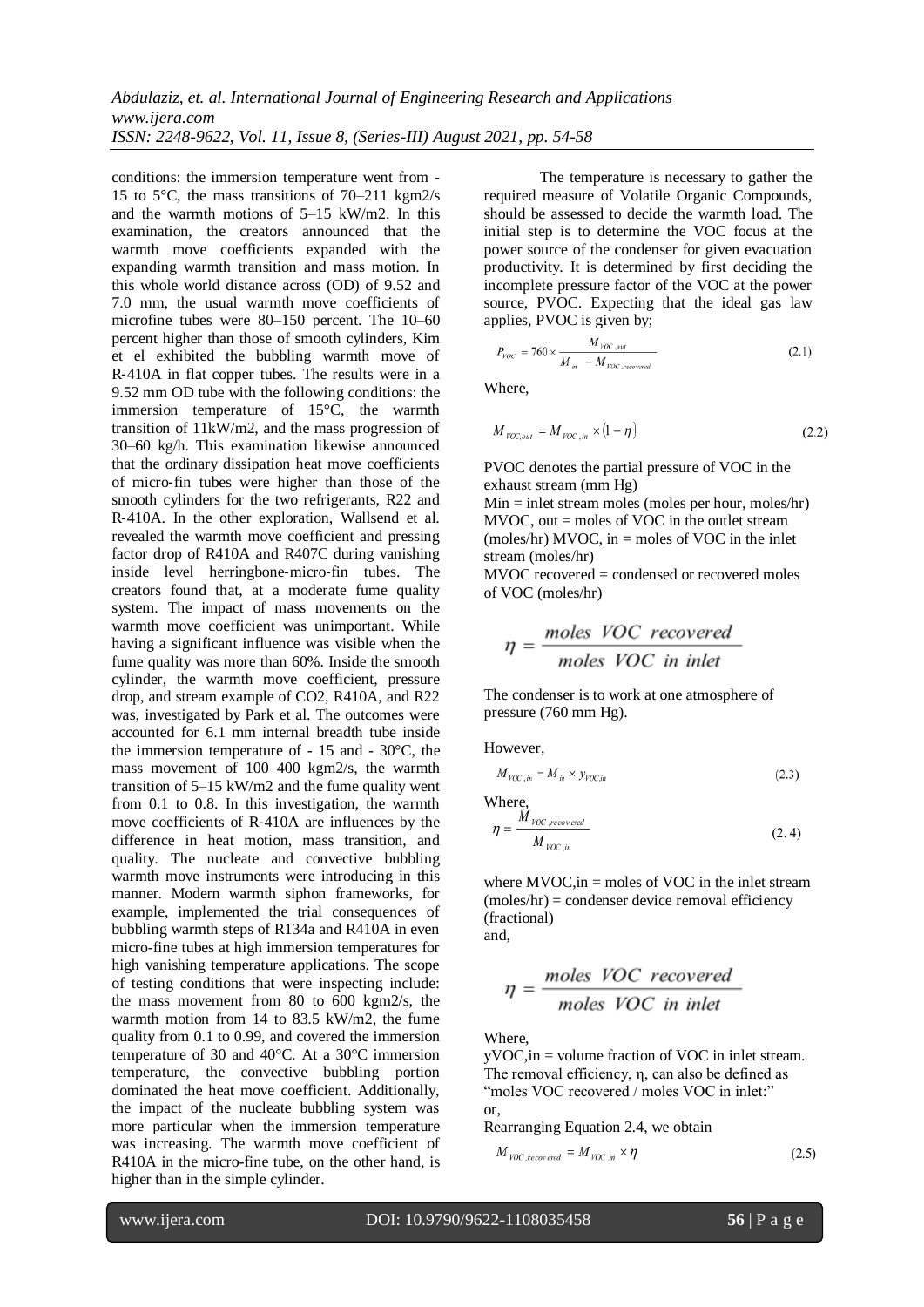After substituting these variables in Equation 2.1, we obtain:

$$
P_{\text{VOC}} = 760 \times \left[ \frac{y_{\text{VOC},in} \times (1-\eta)}{\left[1 - (\eta \times y_{\text{VOC},in})\right]}\right]
$$
(2.6)

At the condenser outlet, the VOCs in the gas stream claims to be in harmony with the VOC condensate. At equilibrium, the fractional pressing factor of the VOC in the gas stream is equivalent to its fume pressure at that temperature accepting the condensate is unadulterated VOCs (i.e., fume pressure PVOC). Consequently, by deciding the temp at which this condition happens. The temperature of the buildup is sometimes measured. This estimation depends on the Antoine condition that characterizes the connection between fume pressing factor and temperature for a specific compound.

where:

Tcon = temperature of condensation (in degrees Celsius, or °C)

$$
\log_{10} (P_{VOC}) = A - \frac{B}{T_{con} + C}
$$
 (2.7)

A, B, and C are VOC-specific constants for temperature in degrees Celsius and pressure in millimeters of mercury (mm Hg)

Tcon in degrees Fahrenheit(ºF)is rearranging and solving.

$$
T_{con} = \left(\frac{B}{A - \log_{10}(P_{VOC})} - C\right) \times 1.8 + 32\tag{2.8}
$$

The estimation strategies for a gas stream containing different VOCs are intricate, especially when there are critical takeoffs from the perfect conduct of gases and fluids. Be that as it may, the temperature necessary for the condensation of a combination of VOCs. The weighted average of the temperatures needed to condense each VOC in the gas stream at a concentration equal to the total VOC concentration is necessary to estimate VOCs.

R410A contrasts from R22 in various manners. R22, a hydrochlorofluorocarbon, is one of the last ozone-draining substances still generally utilized. R410A isn't a hydrochlorofluorocarbon. R410A is much better at absorbing and delivering heat. Subsequently, it's considerably more proficient.

Here are a couple of the most compelling motivations the R410A is a good idea.

**Reduced ozone harm:** R22 causes ozone exhaustion when it spills. Therefore, it's a peril to the proceeded wellbeing of our planet.

 **Reduced cost:** It will be hard to track down without R22, pushing up prices and making repairs astronomically expensive. If your administration expert can't get hold of R22, they will not have the option to make the fundamental fixes, prompting significantly decreased proficiency.

 **Improved effectiveness:** R410A can retain and deliver heat better than R22, making it more energy proficient. Furthermore, because it's more liquid in temperature-evolving capacities, it makes a superior showing warming or cooling your home rapidly.

 **Improved execution:** R22 has an intense period relinquishing heat, which implies it's bound to cause a blower burnout than the more adaptable R410A.

R410A is a non-ozone draining paired mix of two HFC refrigerants, involving half of R32 and half of R125 by the level of weight. It has no chlorine content and just a humble an Earth-wide temperature boost potential. It was to have advantages in terms of proficiency and framework size by expanding the framework pressure factor and exploiting thermodynamic and transport properties. R410A displays higher pressure factors and refrigeration limit than R22. The main benefit of R410A is it is a less destructive effect on the climate than R22. The worth of an Earth-wide temperature boost capability of R410A is higher than that of R22. The ozone exhaustion potential is zero. The qualities of R410A permit utilizing a more modest removal of the compressor, few loops and diminished refrigerant limit while keeping up framework efficiencies practically identical to R22 gear. The dew gathering temperature is lower with R410A than with R407C because it has almost no refrigerant temperature glides., which prompts higher framework proficiency. The sub-cooling impact assumes a significant part. R410A with almost zero skim attributes can keep a consistent sub-cooling without a fluid beneficiary. When seeing the drawbacks of R410A, the working pressing factors of R410A is more than 50% higher than R22 and R407C. The higher-pressure factor requires high-pressure ventilators and parts fit for withstanding the higher-pressure factors. An R407C framework does not use nearly as many sections as an R410A framework. A total overhaul is needed to make use of R410A. The advantage of utilizing R-410A rather than R-22 is that it is all the more harmless to the ecosystem. R-22 uses Freon, which breaks out of the framework and damages the ozone. While an R-410A framework utilizes brutal synthetic substances, it isn't as harmful to the climate. It doesn't hurt the ozone layer or causes malignancy like R-22 refrigerant does and will help your framework work effectively with fewer ecological effects. It is not great, yet it's the best the business has for the time being.